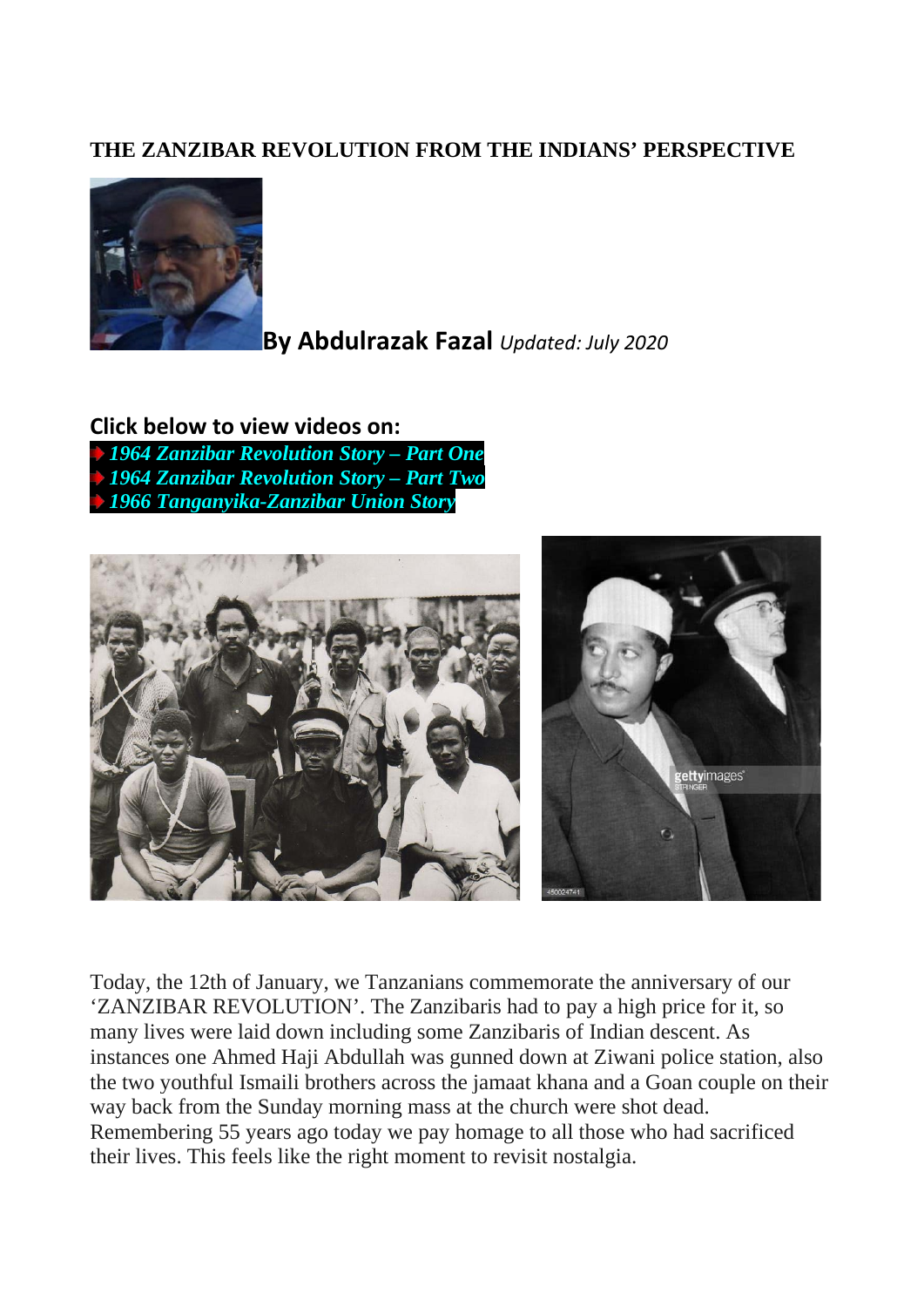Excepting its slave trade in the distant past Zanzibar was a peaceful island where even petty theft was a rare occurrence, an exemplar to the rest of the world and its stone town as good as an Indian town inhabited and built by people of Indian descent. Its streets and alleys busy and lively as passing bicycles sounded their tinkling bells. The kahawa sellers with their brass 'dele' and tiny cups went from street to street selling kahawa while the milkmen with their bulky churn on the back of their bicycles went from door to door delivering milk. Zanzibar had pious people, peculiar vendors, delicious eateries and unique fruits that were just out of this world.

At the Forodhani people gathered in large numbers in the evening to entertain themselves. The sports loving public met at Mnazimoja, the other end of the stone town. The Sultan in his traditional dress went around in his vermilion Austin Princess driven by his chauffeur. At dusk, the 'hon' (siren) went traditionally off and the Sultan's fluttering red flag descended from its mast. The 'azan' from the mosque and the church and temple bells sounded from every corner. The public servant with his long rod went from street to street lighting the streetlamp.

Then on the 10th of December 1963 came Zanzibar's 'independence' under the coalition Government of its political parties ZNP & ZPPP ( *[1963 Tanzania](http://www.dewani.ca/2020NEW/AF/TanzaniaIndep.pdf)  [Independence](http://www.dewani.ca/2020NEW/AF/TanzaniaIndep.pdf)*) hat also retained its Sultan. History is the best judge of past events only if interpreted correctly. Zanzibar had a complex political environment. It had two major political parties, the Africans backed ASP and the Arabs backed ZNP (with its African support base). The Indians seemed divided, some owed loyalty to ZNP while others backed ASP. Anyhow, the ASP supporters felt resentful of the 'independence' considering ASP had been adjudged the loser despite their 55% vote share: this obviously resulting from the odd apportionment of the constituencies. Thus, at the ASP Dockers Union fete in Membeni on a Saturday night, the 11th of January 1964, part of the excited crowd set out on their mission to overthrow the Zanzibar Government. Within hours they took over the major police stations (mind that there was no army in Zanzibar) and the Radio Station at Rahaleo. On the 12th of January 1964, the world woke up to the news of 'REVOLUTION' in Zanzibar. In no time the Zanzibar that had been the stronghold of Asians became history. The coup was led by a self-proclaimed Field Marshal John Okelo (a mason of Ugandan descent). The ASP leader Sheikh Abedi Amani Karume was declared the President. Sultan Jamshed fled the island along with his entourage.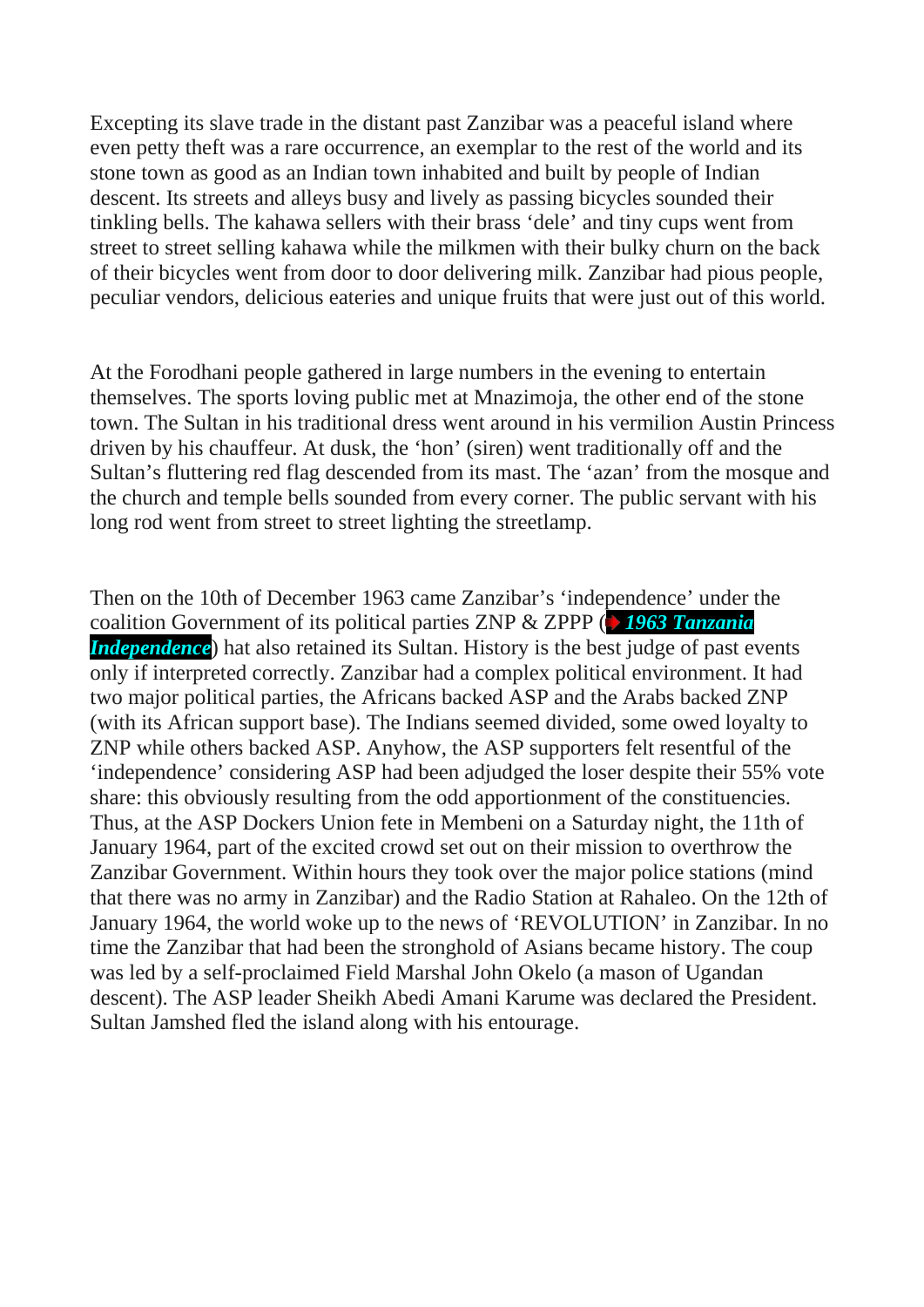

**ENISTOM SORAGE** AW DAR JKHANAWALA 3 L UST 1892 0 H A RIL 1946 स्थितम सोशलछ રૂખાનાવાલા **u** Hol Pox close  $\frac{1}{20}$  291 ada nor en  $1 - 6$ 

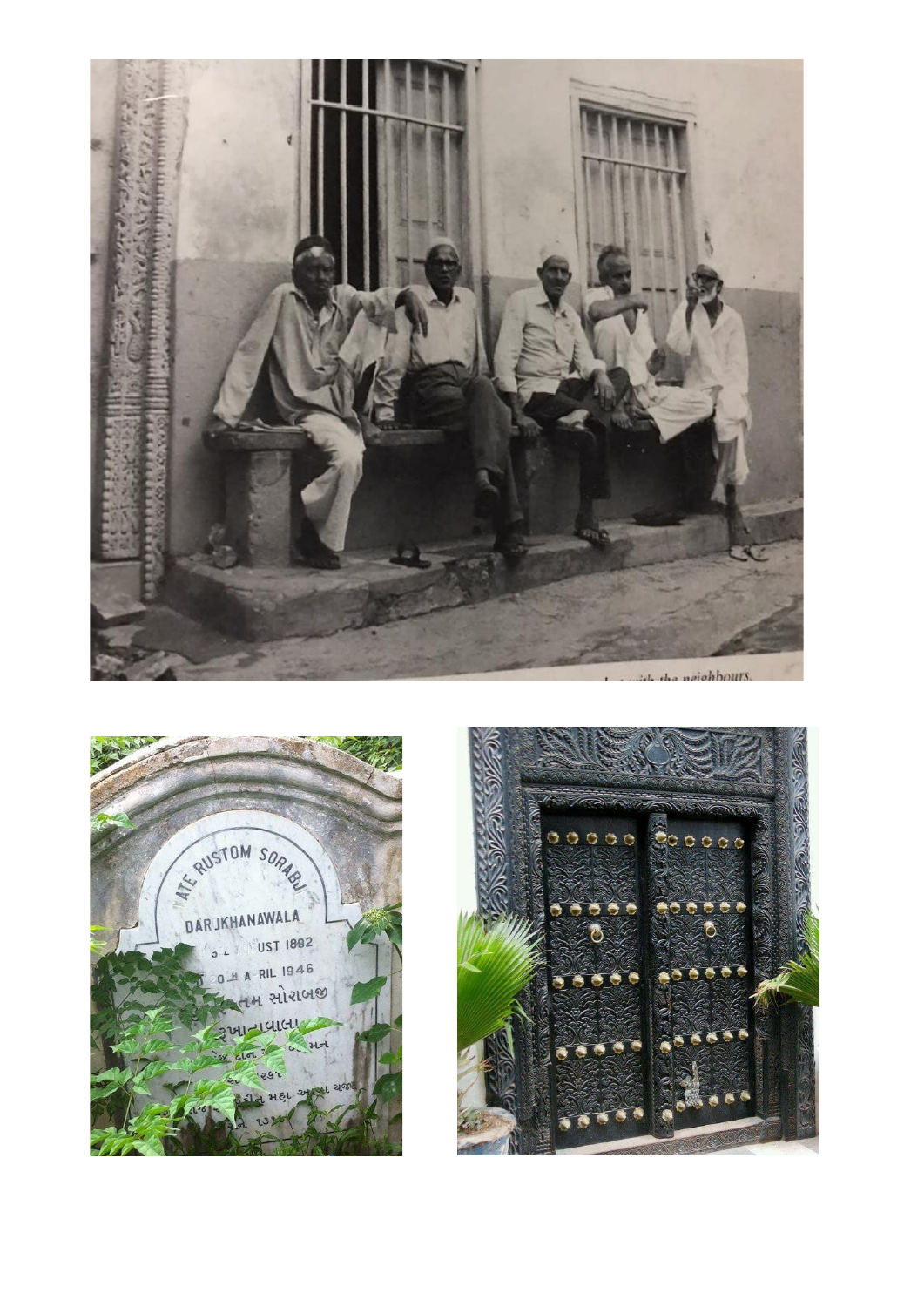Zanzibar's Indian settlement having come by dhow dates back to the mid eighteenth century (before the advent of the EA Railway settlement on the mainland) and most of these settlers lost traces of their contacts in India. Zanzibar had become their home. They proclaimed it 'Jangbar' in their lingo and themselves 'Jangbari'. They built their lives on this sense of belonging. India was no more a motherland for most of them. The Aga Khan, HH Sultan Mohamed Shah, patronized Zanzibar and had made it his headquarters for a brief period. Mahatma Gandhi had visited Zanzibar as far back as 1914 and many years later (1948) his ashes were brought there when a large number of Indians gathered at the docks to receive the urn. The likes of Tharia Topan, Nasser Noormohamed, Siwa Haji, Ali Nathoo and Alidina Visram featured prominently in the context of 19th century Zanzibar history. Zanzibar's enterprising Karimjee Jivanji gained international recognition. The celebrities like Freddie Mercury and Ben Kingsley hailed from Zanzibar. A 'Duty Free Zone' Zanzibar had become the commercial hub of Africa, the rupee as good as a legal tender and its administrative, financial and educational set ups controlled by the settlers. Their religious events of 10th Muharram and 21st Ramadhan were marked as 'public holidays'. They had become a force to be reckoned with.

The wind of change that had blown through Zanzibar in the wake of its Revolution therefore shattered the Indians' nerves and led to their exodus. They dispersed here and there, and their foundations degenerated into nonentities. Time has flown fast. It is exactly 55 years since that fateful day in Zanzibar. A large number has passed away. The anniversary awakens poignant memories of those days. It is painful for an old timer to view stone town today. It is haunting. Its jamaatkhana, imambara and temple are desolate and bereft of the huge gathering that once filled the entire place. The Parsee fire temple at Ziwani has been transformed into a 'godown' owned by Muzammil (its 'agiari' or fire urn and associated items shifted to Canada and consecrated at a certain place in Oakville, Toronto). Your house glares longingly, you pass through those streets and gullies where you frequented and played those children's games and some ghostly feeling creeps up, and in the still of the moment everything around seems sad and bleak. The buildings look shabby and are crumbling away. The 'Wapembas' flocked to Zanzibar in the aftermath of its Revolution and are now occupying most of the buildings in the stone town.

The present-day Zanzibar is more of a tourist resort. Many old residences have been converted to tourist hotels. Even outsiders are welcomed and encouraged to put up hotels and luxurious beach resorts to attract tourists. The Aga Khan, HH Shah Karim, funded the entire renovation of Forodhani. The eateries at Forodhani mostly cater to the taste of tourists who flock there in the evenings. Almost every shop on Portuguese Street (now Gizenga) deals in curios and tourist items. The Darajani/Ngambu area dealing in garments and electronics now forms Zanzibar's commercial hub.